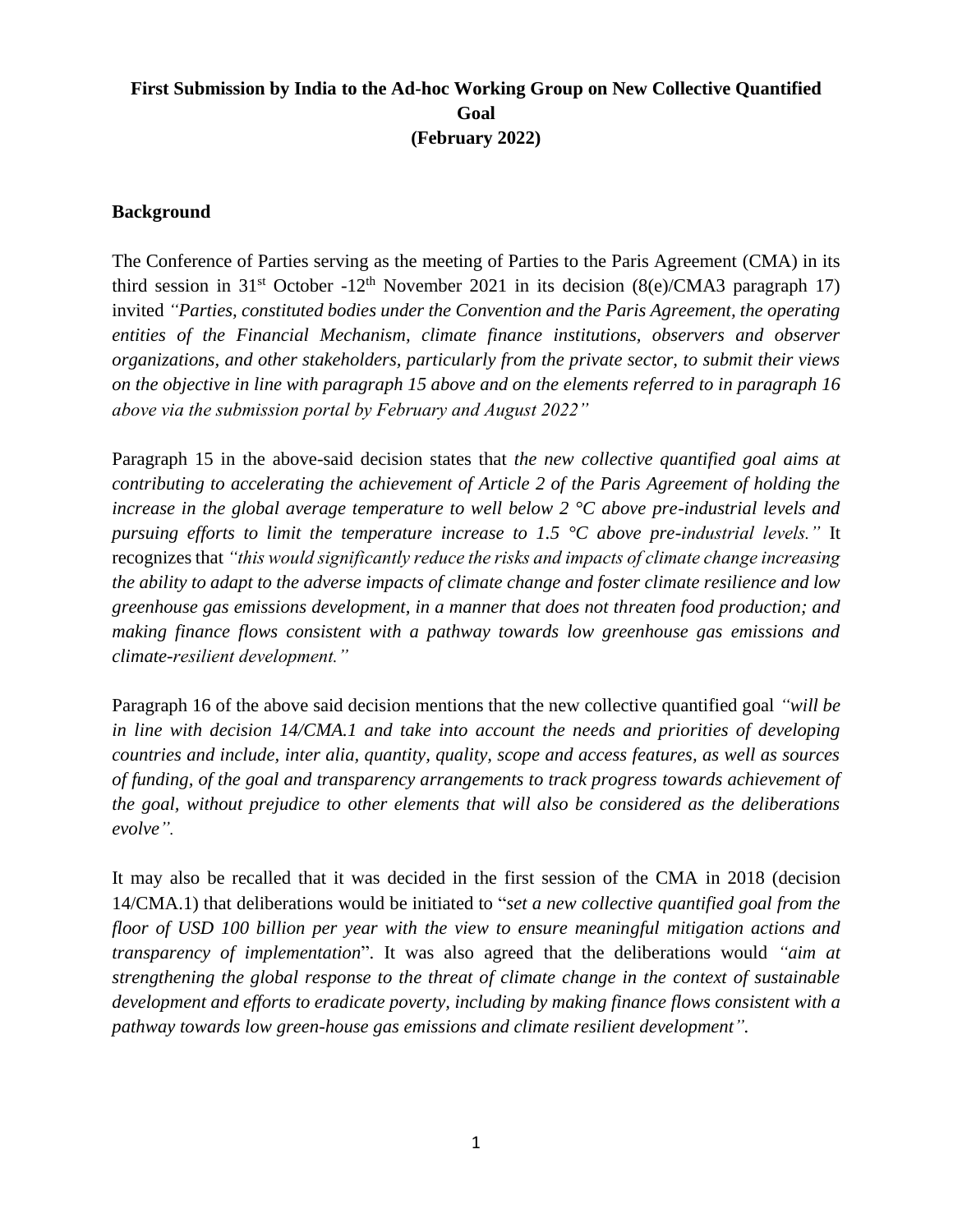#### **A. Introduction**

The present submission by India is pursuant to the Decision 8(e)/CMA.3 and takes into consideration the views set out in 14/CMA.1. The present document is submitted with the aim to contribute towards the discussion on the quantity and quality of resources that would need to be provided to the developing countries by the developed countries to give a fighting chance of meeting the objectives set out in Article 2 of the Paris Agreement.

The UN Framework Convention on Climate Change (Convention) and its Paris Agreement have underscored the critical requirement of climate finance flow from the developed country Parties to the developing country Parties. The Convention acknowledged that the largest share of historical and current global emissions of greenhouse gases have originated from the developed countries, recognizing also that developing countries would need increasing amount of the carbon space to meet their developmental needs. In fact, the Convention links the implementation of the commitment by the developing countries to the developed countries providing new and additional resources to meet the full cost and access to technology(Article 4.3). In addition, it recognizes that the priority for the developing countries would still be economic and social development and poverty eradication (Article 4.7).

The Paris Agreement also duly states that developed countries shall provide financial resources to assist developing country Parties in mitigation and adaptation (Article 9.1). It also noted the significant role of public funds to support developing country driven strategies and underscored that the mobilization of finance should be over and above previous efforts (Article 9.3).

It was at Copenhagen in 2009 when developed countries agreed to provide new and additional resources approaching USD30 billion for the period 2010-2012. They also agreed to jointly mobilize USD100 billion per year by 2020 to address the needs of the developing countries. At COP21 in Paris, the Parties extended the US\$100 billion per year goal through to 2025. It was also agreed that prior to 2025, the Conference of Parties serving as the meeting of the Parties to the Paris Agreement shall set a new collective quantified goal from the floor of USD 100 billion per year, considering the needs and priorities of developing countries.

Despite the commitments made so far, the flow of finance has never met the target and there are several serious issues with respect to clarity on the definition of climate finance being followed and transparency on the estimates and progress.

#### **B. Expectations about the New Collective Quantified Goal**

The Paris Agreement requires all Parties to put forward their best efforts through "nationally determined contributions" and to strengthen these efforts in the years ahead. The Standing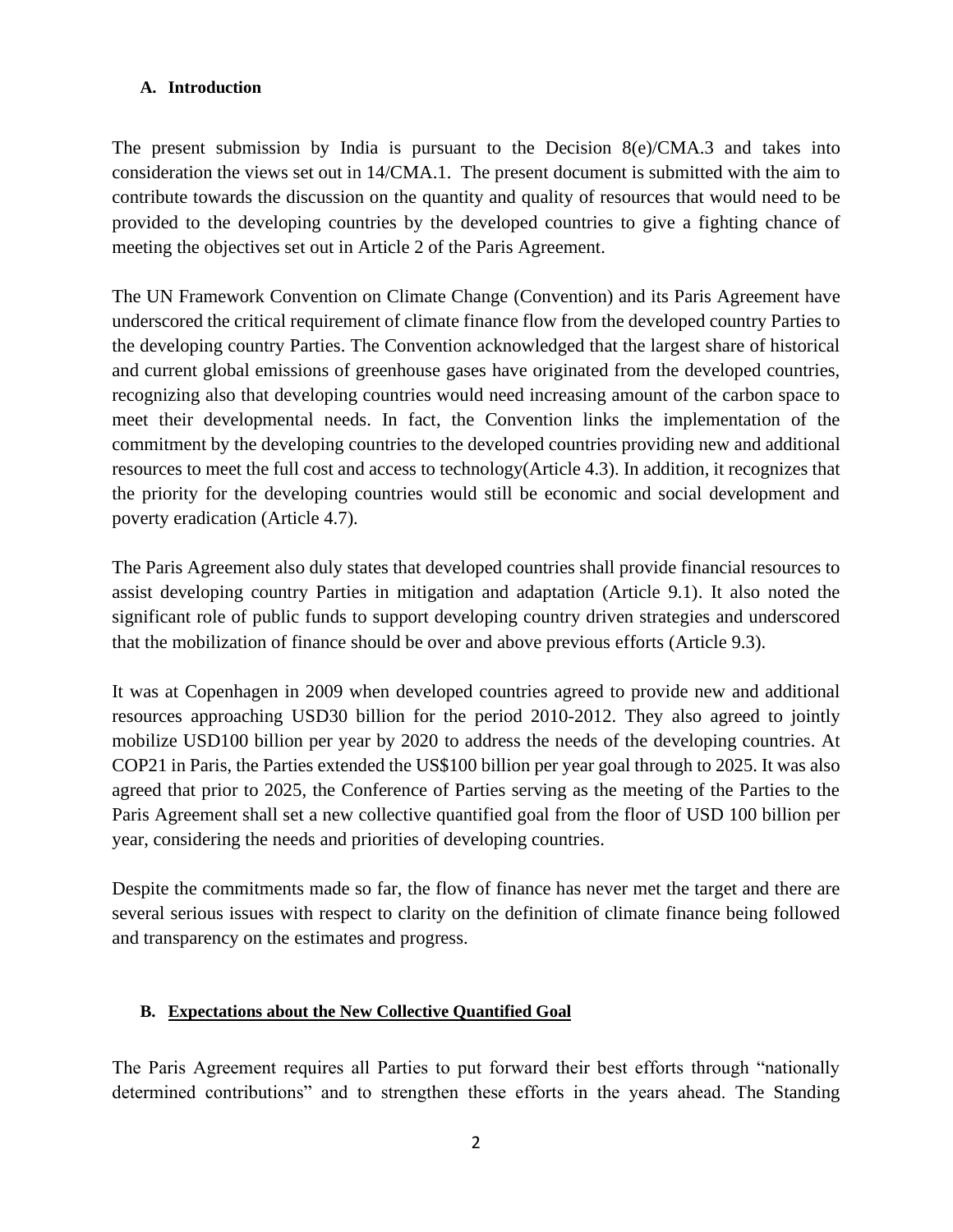Committee of Finance in its first report on the determination of the needs of the developing country Parties related to the implementation of the Convention and the Paris Agreement (2021), mentions that needs across 78 NDCs cumulatively amount to USD 5.8-5.9 trillion up to 2030 which is also only about 41% of the total identified needs. National Communications from 149 Parties represent the highest number of identified needs (6,990 needs) of which 1,137 costed needs cumulatively amount to USD 8.8 trillion–USD 8.9 trillion. Biennial Update Reports from 62 Parties identified 2,044 needs, of which 535 needs are costed, cumulatively amounting to USD 11.5 trillion. Clearly, the need for climate finance is immense even when the estimates do not capture all the identified needs. Therefore, it is important to underline that unless the new collective quantified is ambitious, there could be serious implications towards achieving the NDCs.

The new quantified goal should specify not only the (i) quantity of the long-term finance, but its (ii) quality, (iii) scope, (iv) access to and operating mechanism of the finance and (v) the methods of tracking the flows of such finance in a transparent manner.

The quantum of the new collective quantified goal (NCQG) should be such that it makes finance flows consistent with a pathway towards low greenhouse gas emissions and climate-resilient development as visualized in Article 2 of the Paris Agreement. Further the quality, scale and scope should fully address all needs relating to: emissions reduction as per the global goal; build adaptive capacity and climate resilient economic infrastructure in developing countries including vulnerable countries, and preserve food security for all across the planet. The above priorities must be balanced and one goal cannot be permitted to override the other. Besides, the financial support should predominantly be unencumbered.

## **i) Quantity of the new collective quantified goal**

NCQG must represent a progression beyond the pre 2020 climate finance goal. India's submission on "Financing Architecture for Meeting Financial Commitments Under the UNFCCC" in 2008 had stated that "funding sources cannot be voluntary provider of funds because voluntary contributions are not predictable and cannot service legal commitments under the Convention". It is important that new collective quantified goal is predictable, transparent and connected with the level of commitment of the developing countries. The commitment once made should be mandatory to make it serve a legal commitment under the Paris Agreement (in keeping with Article 9.1 of the Paris Agreement).

In the same submission India had proposed that 0.5 percent of the total GDP of the developed world should be mobilized for funding full agreed incremental costs of adaptation and mitigation through resource transfers or grants. On country specific contribution to this collection goal, a multilateral consensus on the basis of historical responsibility for GHG concentration, current emission levels, per capita GDP etc. was proposed.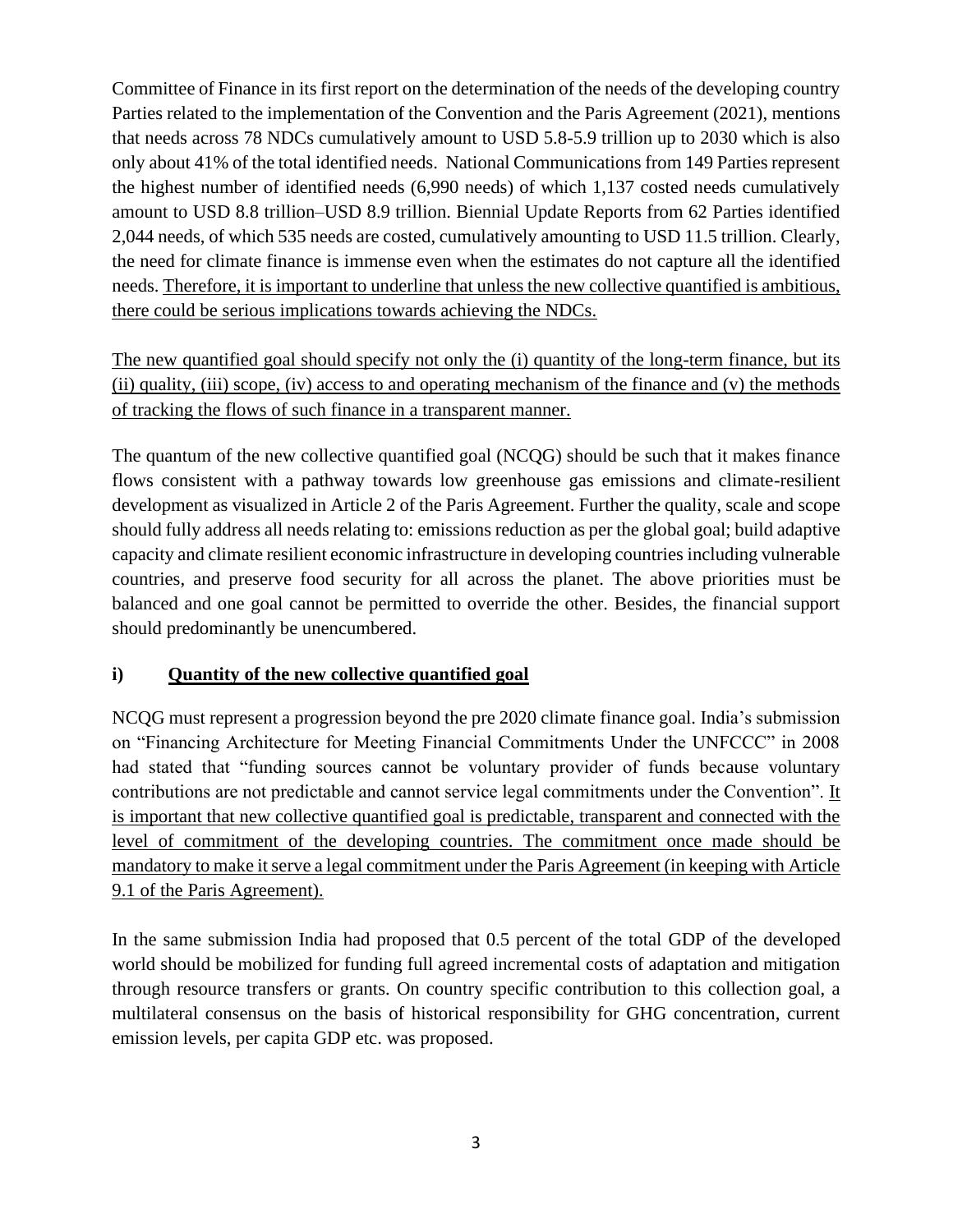If Annex-II<sup>1</sup> countries had contributed as per India's submission, the finance mobilization commitment of the developed world should have been more than US\$ 250 billion per year (Refer Annexure I for computation) by 2020. However, only \$100 billion per year was agreed upon in 2009 and much less was mobilized. The mobilization goal of US\$ 100 billion per year committed by developed countries is a much smaller amount in size in contrast to the actual needs assessed for developing countries. With the passage of time the requirement for the developing countries has increased and currently estimates for taking climate actions are laying out a case for trillions in new and additional financing. The adequacy of fund remains an issue and scaling up of fund from the developed country Parties is an important requirement for climate resilient future.

Given the fact that the resource requirements have considerably enhanced as evident from the NDC commitments of the developing countries (the requirement for India alone as communicated in the NDC is USD 2.5 trillion for 2015- 2030), developed country Parties should enhance the contribution to at least 2 percent of their GDP or about USD \$1 trillion per year in the form of grant, concessional loans and guarantees. Each developed country Party or any grouping of developed country Parties would be free to decide the means for enhancing their contributions towards mobilization of climate finance through country specific or region-specific action applicable within respective developed country borders.

The 'polluter pays principle' and 'respective capacities' should determine the extent of contribution by the developed countries. The sharing of contribution, therefore, could be based on their contribution in the damage and on their respective capabilities.

<sup>&</sup>lt;sup>1</sup> The countries that were mandated under UNFCCC to provide financial resources also called the Annex II countries. These include the following countries: Australia, Austria, Belgium, Canada, Denmark, European Economic Community, Finland, France, Germany, Greece, Iceland, Ireland, Italy, Japan, Luxembourg, Netherlands, New Zealand, Norway, Portugal, Spain, Sweden Switzerland, Turkey, United Kingdom, United States of America.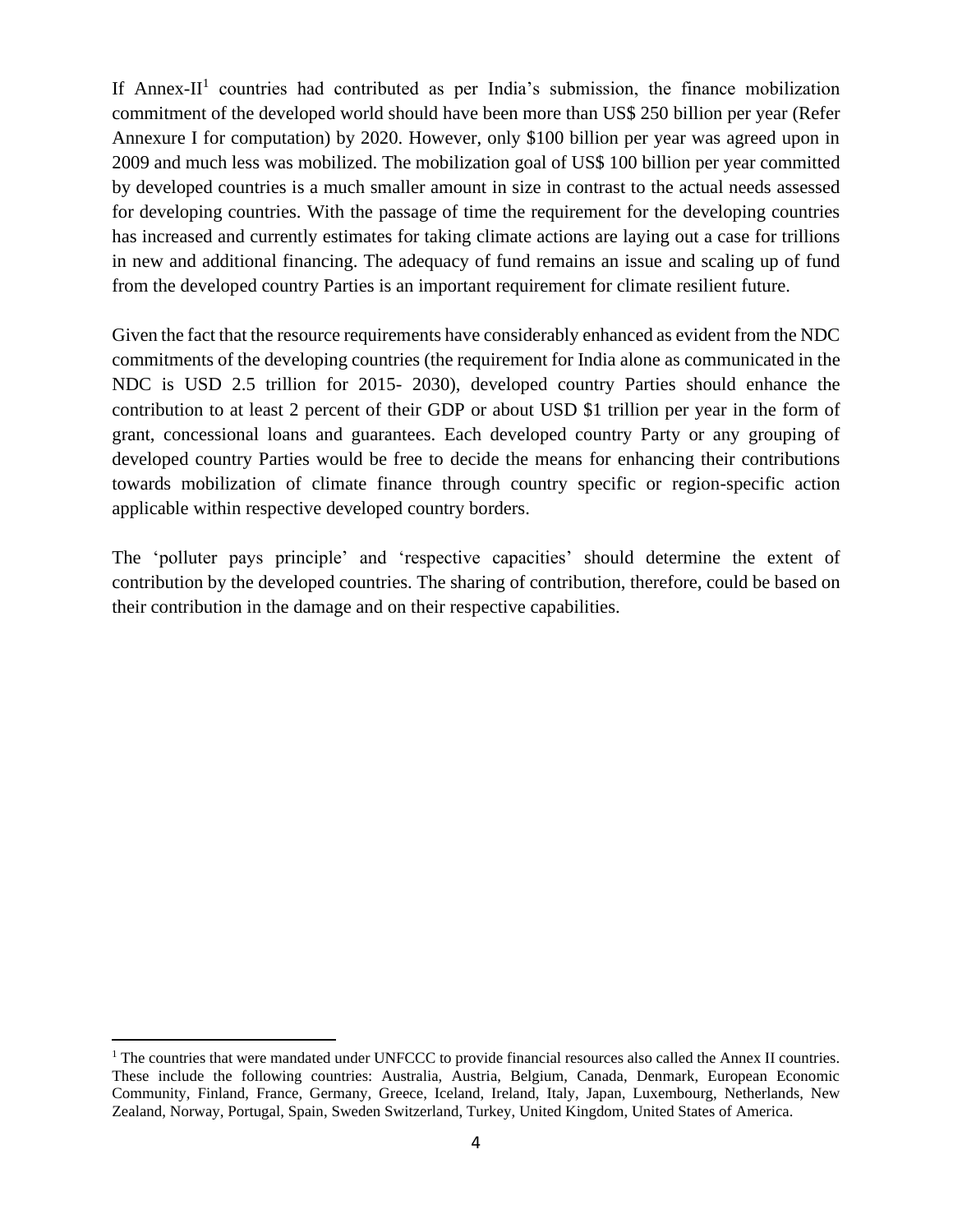**Figure 1: Visual representation of the level of commitments required across the developed country Parties (plotting of possible high payers is at Annex-Chart)**



In Figure 1, the determination of individual developed country obligations be based on its responsibility (as measured by 5-year average GHG emission per capita) and respective capability (as measured by 5-year average of GDP per capita). The commitment should be the highest for Quadrant I countries followed by Quadrant II, Quadrant IV and Quadrant III.

## **ii) Quality of the funds mobilized**

The funds provided should be over and above the existing ODA commitment and should not to be counted towards fulfilment of existing national ODA commitments. The quantum mobilized should be for long term finance with a substantial part in the form of grants. In addition concessional loans/guarantees may also supplement the efforts. It is important that the flow of resources is predictable to allow the developing countries to plan climate action appropriately and enable interventions in keeping with the national priorities of the developing country.

## **iii) Scope**

The new collective quantified goal must cover mitigation and adaptation and the mobilized amount of USD 1 trillion per year must be provided equally for mitigation and adaptation(i.e. 50 per cent each for adaptation and mitigation).

## **iv) Access to Finance**